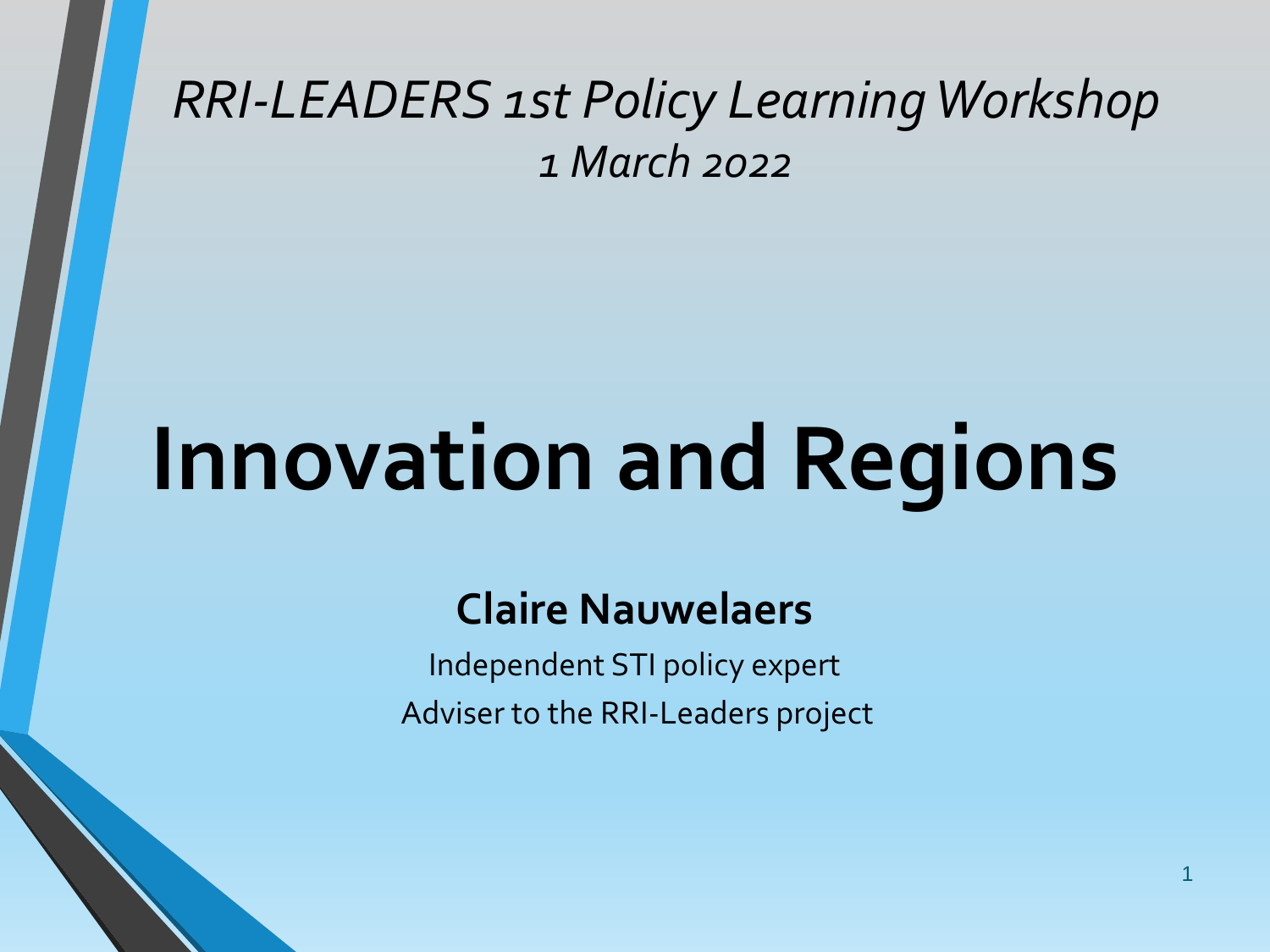#### **Why worry about innovation and regions?**

- **Innovation** has received increased priority to address not only productivity gaps, but also societal challenges in the move towards smart, sustainable, inclusive societies
- **Regions** are called as innovation mobilisers in their countries. Two moves: attention to territories in national innovation policies; more stress on innovation in regional development policies
- The adoption of **broader concept of innovation** gives a chance to regions that are not at technology frontier

**2 How effective** are innovation policies by, for, in regions? How to organise **complementarity/synergies** between policies at various levels of government?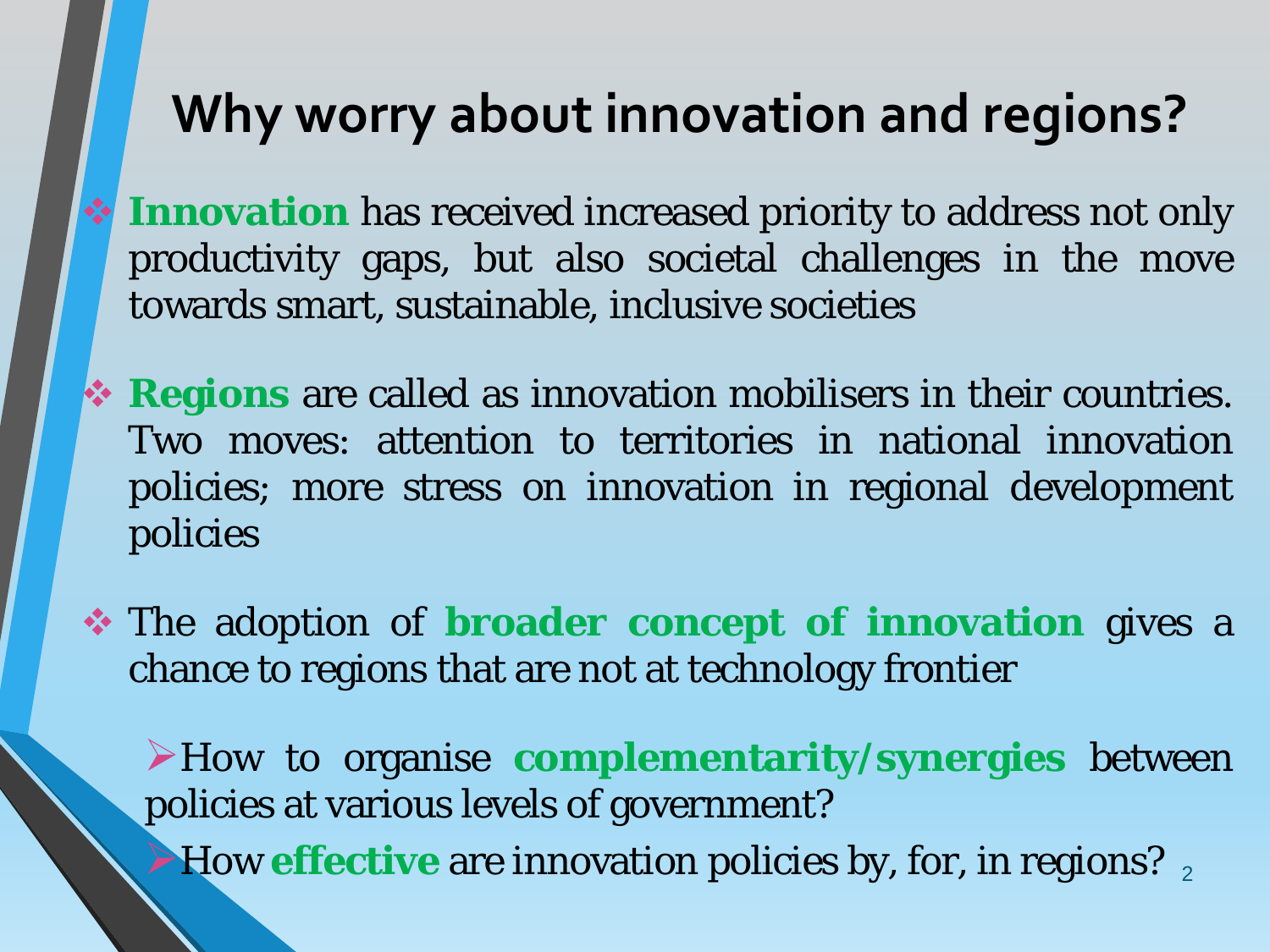#### **Rationale for regional innovation policy**

- **Proximity matters** for knowledge flows, because of tacit dimension: capitalising on localised knowledge spillovers, lower transaction costs, social capital: nurturing the innovation eco-system
- **Indivisibilities** imply economies of scale and different levels of intervention for activities with different degree of indivisibility
- Empirical evidence on **regional disparities** and uneven geography of innovation (agglomeration trend): need for differentiated approaches
- 3 Regional governments are closer to actors in the field: reducing the **information gap** for managing some innovation support instruments (networks...)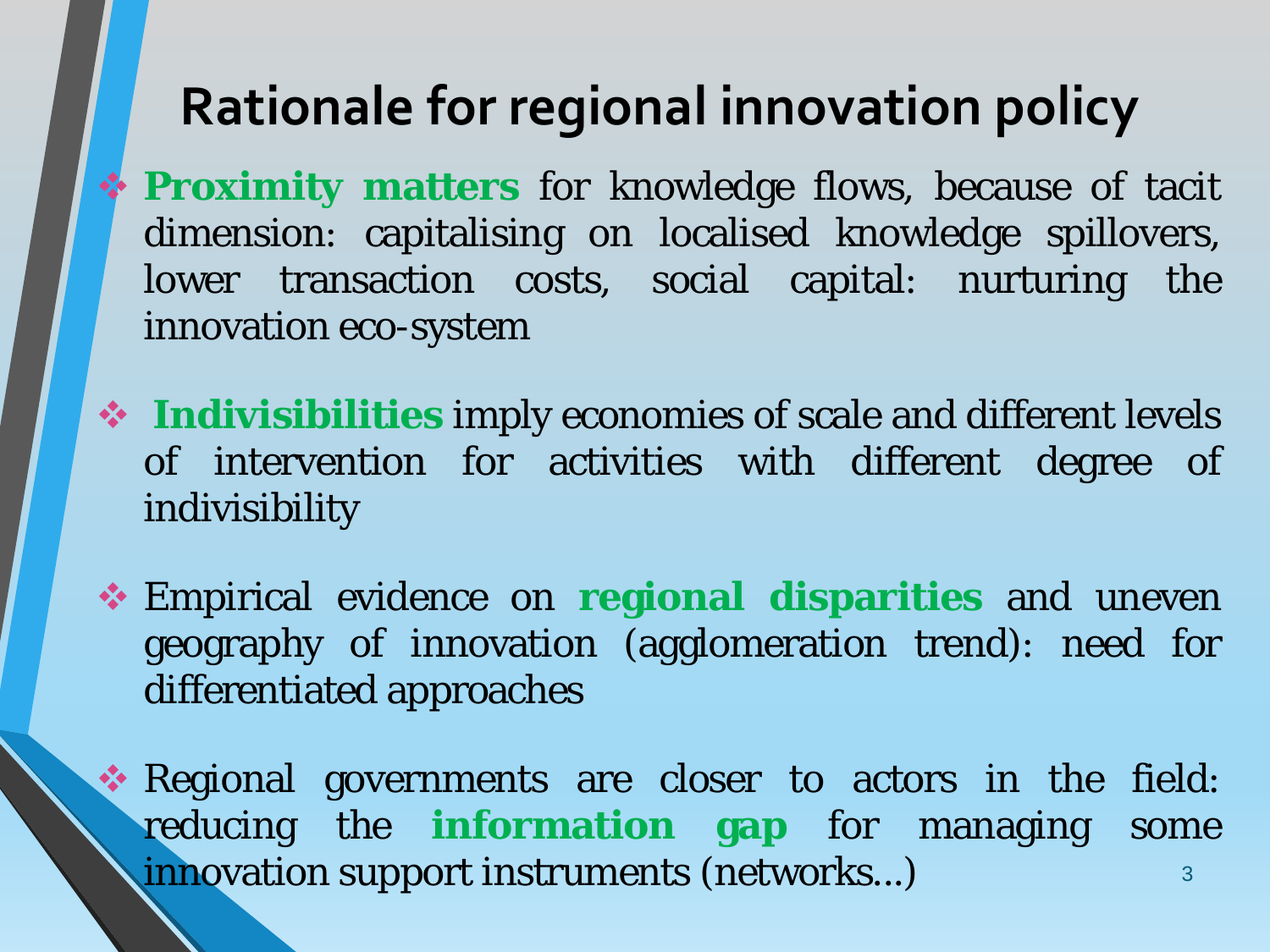# **Lessons from OECD empirical analyses**

- Disparities are not simply a function of development phase, both convergence and divergence appear at all levels of GDP
- Supporting lagging regions is not just a "social" policy as they contribute a large share of national growth
- **◆ Infrastructure influences growth only when human capital** and innovation are present: complementarities are at play
- ◆ Opportunities for growth exist in various types of regions
- Policy interventions should be informed by sound understanding of regional sources and barriers for growth
- **★ R&D and innovation policies are long-term policies**

*Source:* OECD (2009) *Regions Matter: Economic Recovery, Innovation and Sustainable Growth*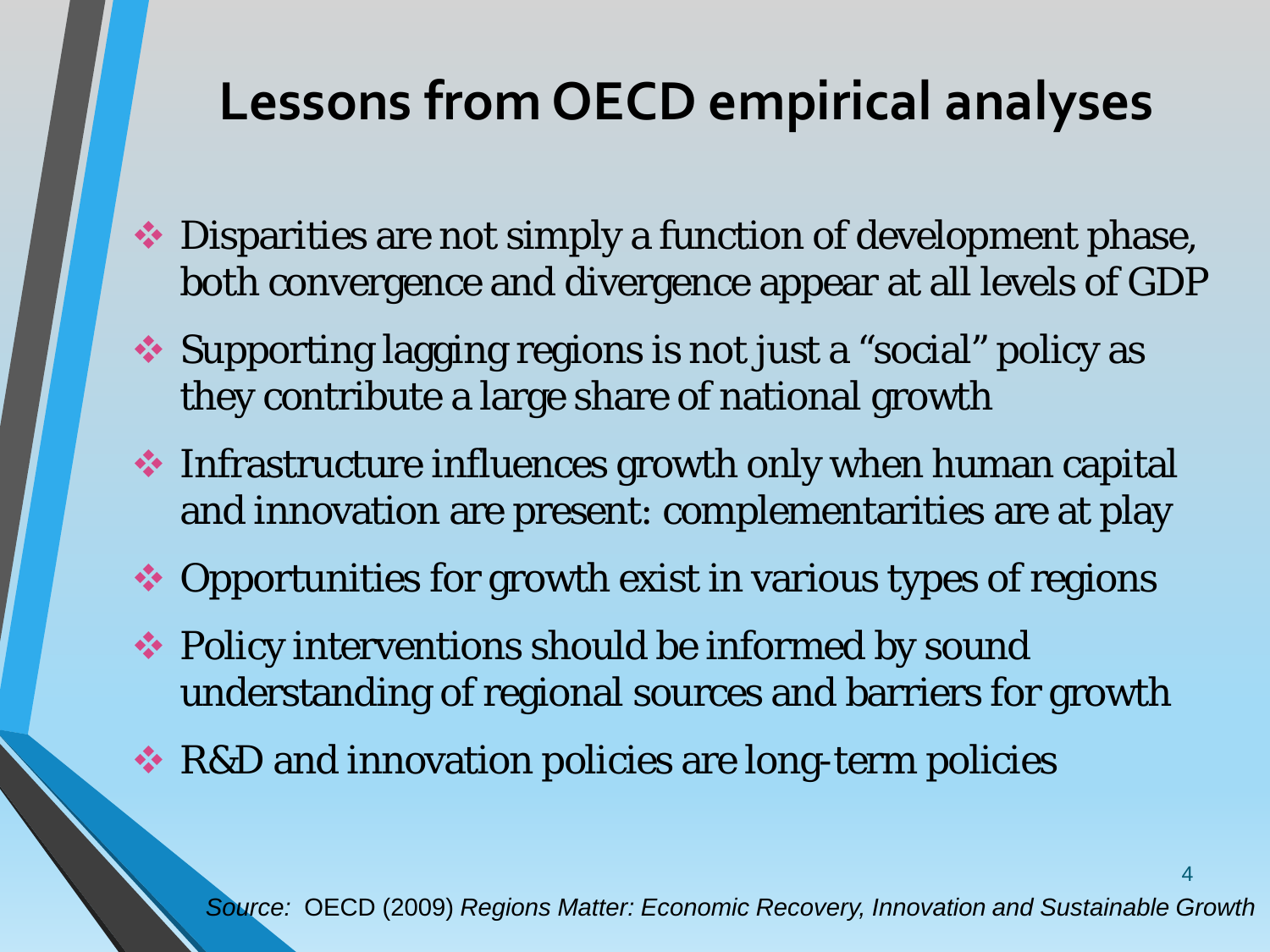**Smart Specialisation Strategies: Serious responses to 3 serious shortcomings in regional innovation policies**

> 1. Fragmentation of public investments for innovation

2.Missed opportunities in cross-border innovation (policies)

3.Weak strategic approaches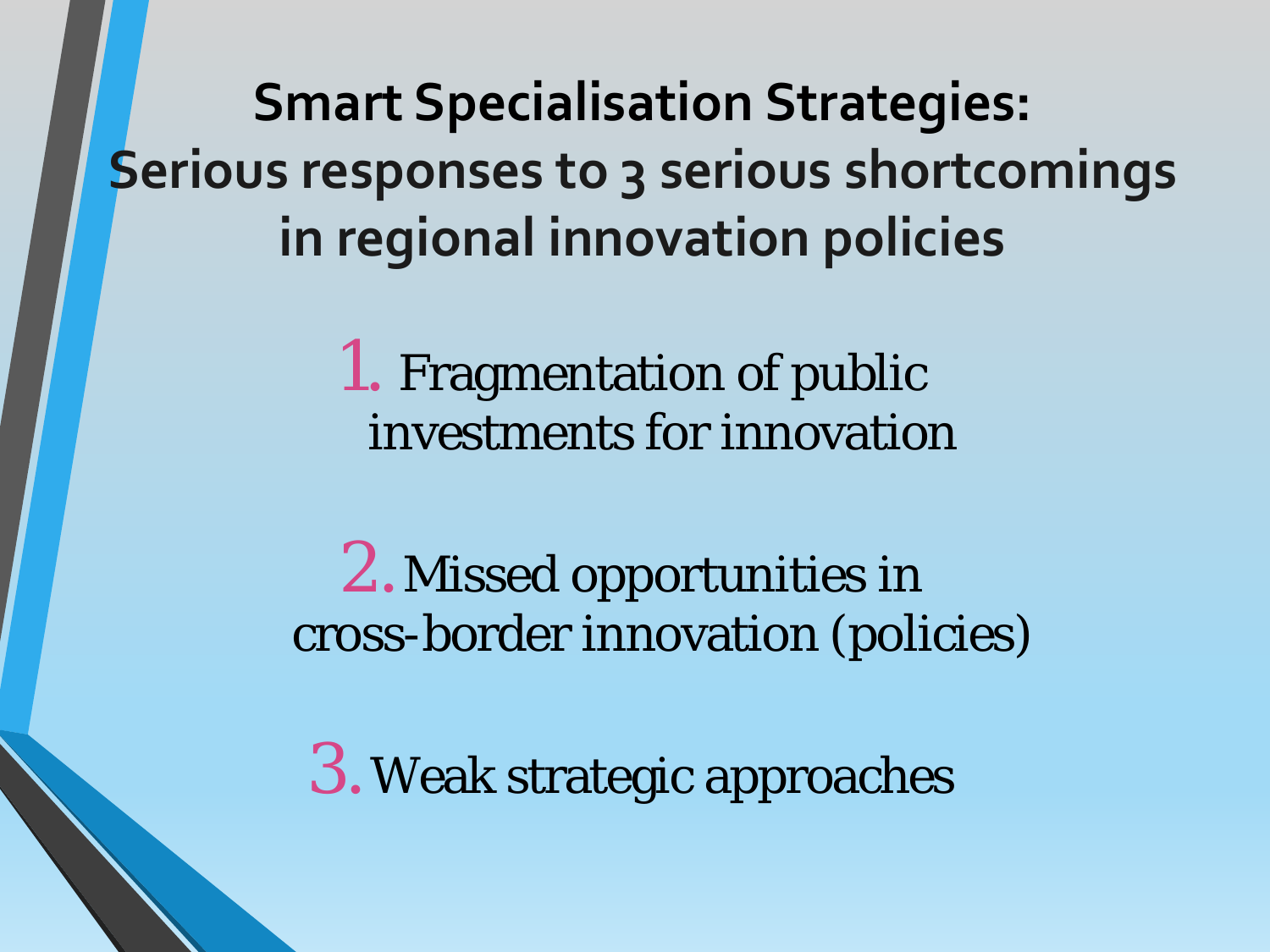# **Key questions for smart specialisation strategies in the "first wave"**

*How can regions select appropriate focus domains for policy action?*

*How can different stakeholders be motivated to engage?*



*robust policy choices?*

*How can individual policies be coordinated to increase their combined impact?*

*be aligned? How can government policies be aligned with the economically relevant regions?*

> European Commission (2013), *The Role of Clusters in Smart Specialisation Strategies*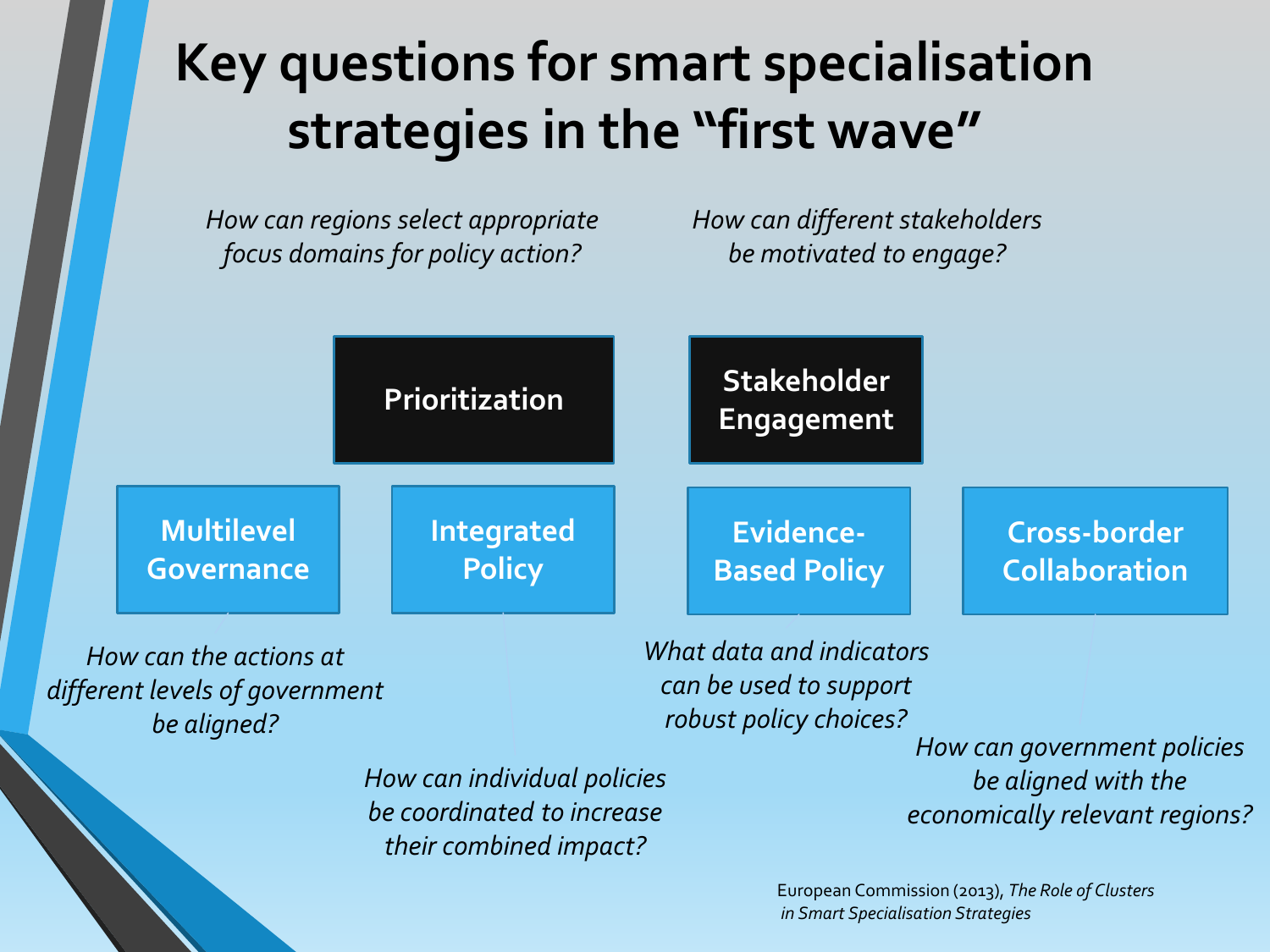# **1. Response to fragmentation/duplication of public investments for innovation**

Concentrate on key areas of regional strength to ensure leverage. Five criteria:

- 1. New markets future potential (cross-sectors)
- 2. Distinctive economic potential in region
- 3. Distinctive education and research potential or linkages to external RDI sources
- 4. Innovation ecosystem structural linkages & synergies
- 5. Regional challenges political endorsement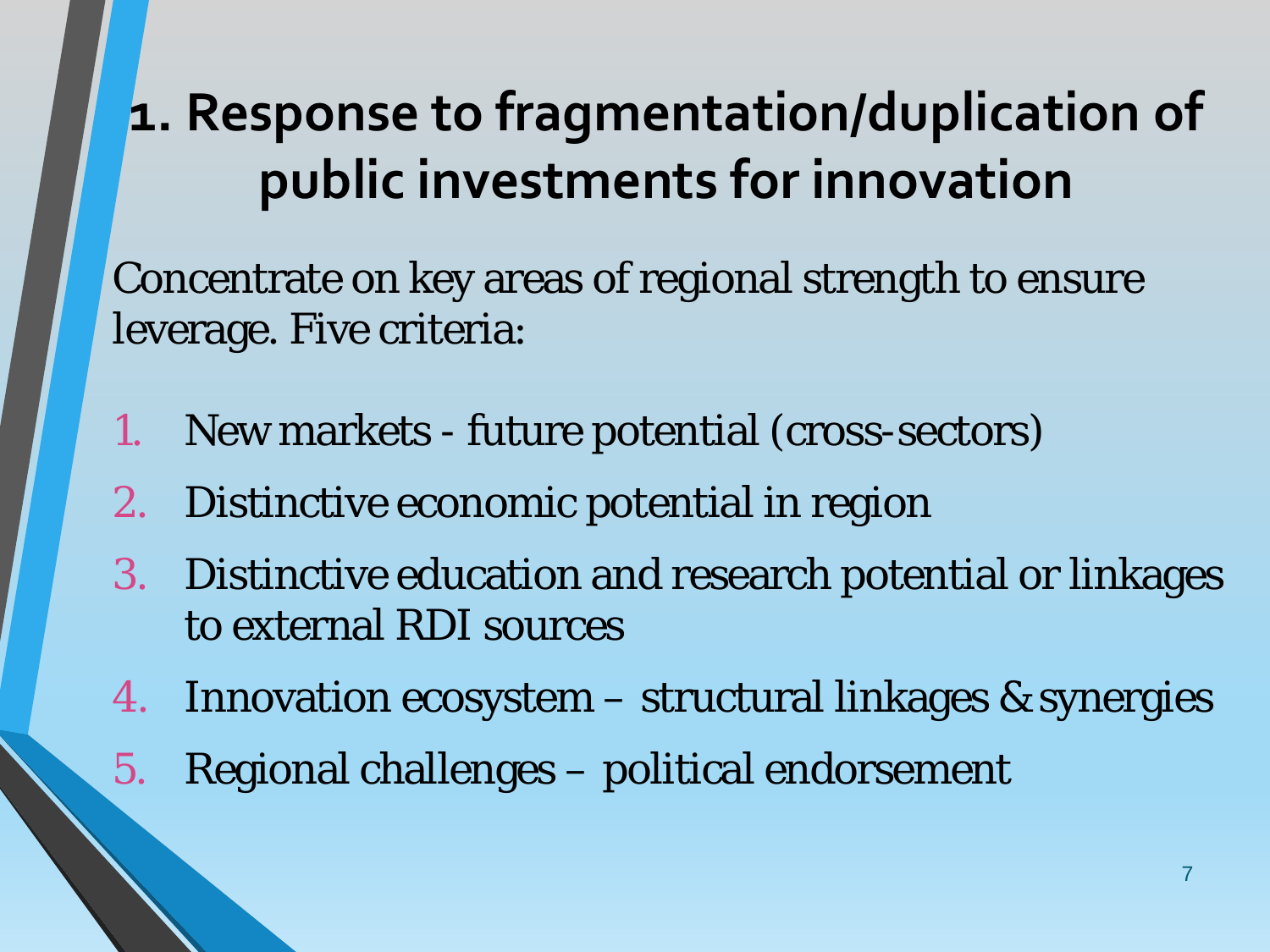#### **2. Towards 'borderless' innovation policies**

The need for borderless content of innovation policies

"Hidden" forms of innovation, beyond R&D-driven innovation, should be stimulated through mixes of instruments from various policy areas: education, S&T, environment, infrastructure, etc.

2. The need for borderless territory for innovation policies

Innovation does not stop at administrative borders: cross-border collaborations in policies are called for to target functional areas RIS are not "small NIS": complementarities need to be ensured between policies and instruments at various levels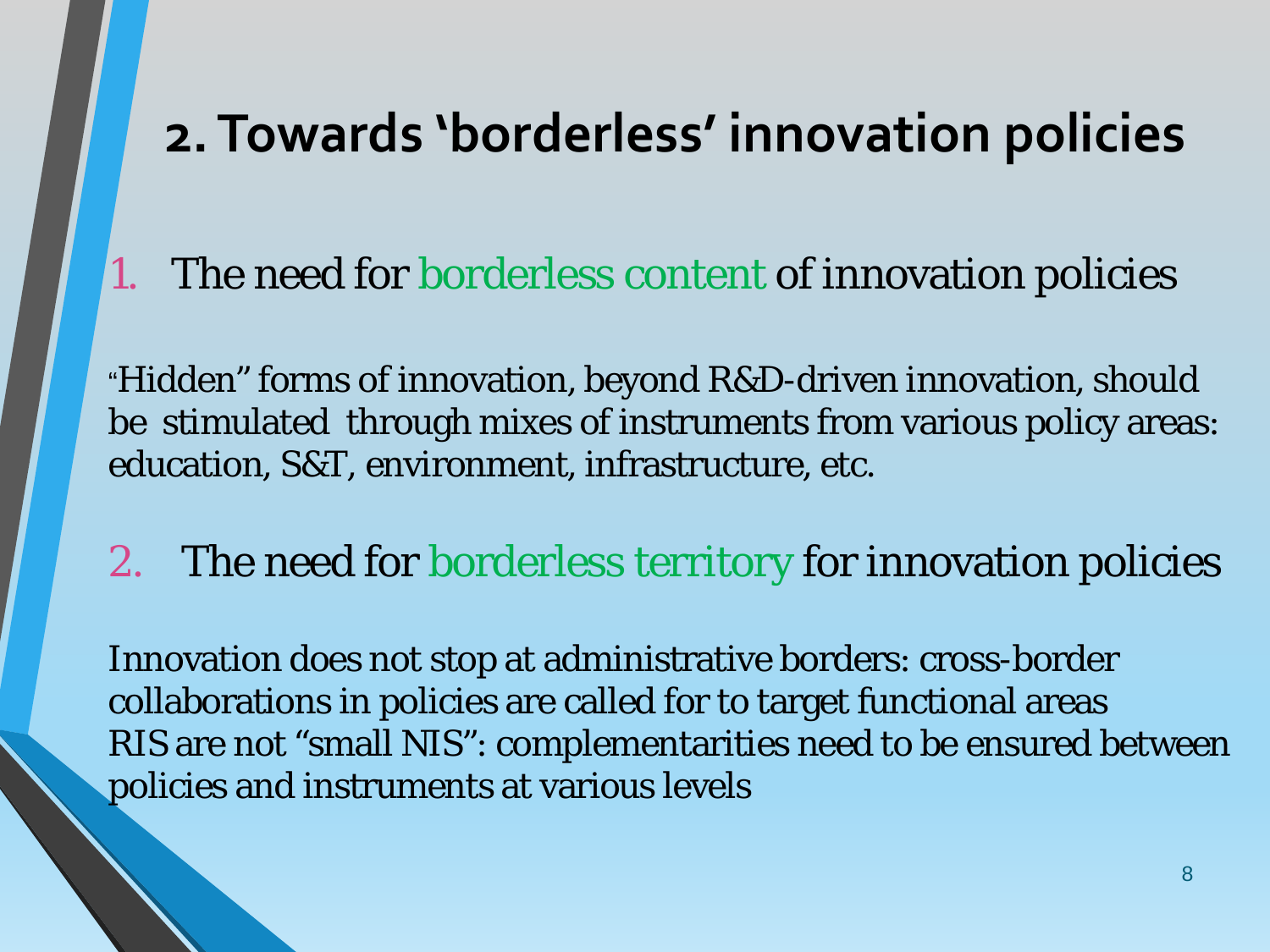# **Benefits from cross-border innovation**

| <b>Typical challenges</b><br>for regional innovation systems           | <b>Expected benefits</b><br>from cross-border cooperation in<br>innovation                                    |
|------------------------------------------------------------------------|---------------------------------------------------------------------------------------------------------------|
| <b>Fragmentation:</b> lack of synergies and<br>various mismatches      | <b>Diversity:</b> Wider pool of actors enhancing<br>the chances to build relevant synergies for<br>innovation |
| <b>Lock in:</b> inertia in industrial and knowledge<br>specialisations | <b>Direction: Identification of new</b><br>diversification paths for economy                                  |
| Lack of external attractiveness, skills<br>and capital shortages       | <b>Density: Higher regional attractiveness</b><br>thanks to "knowledge hub" branding &<br>critical mass       |

9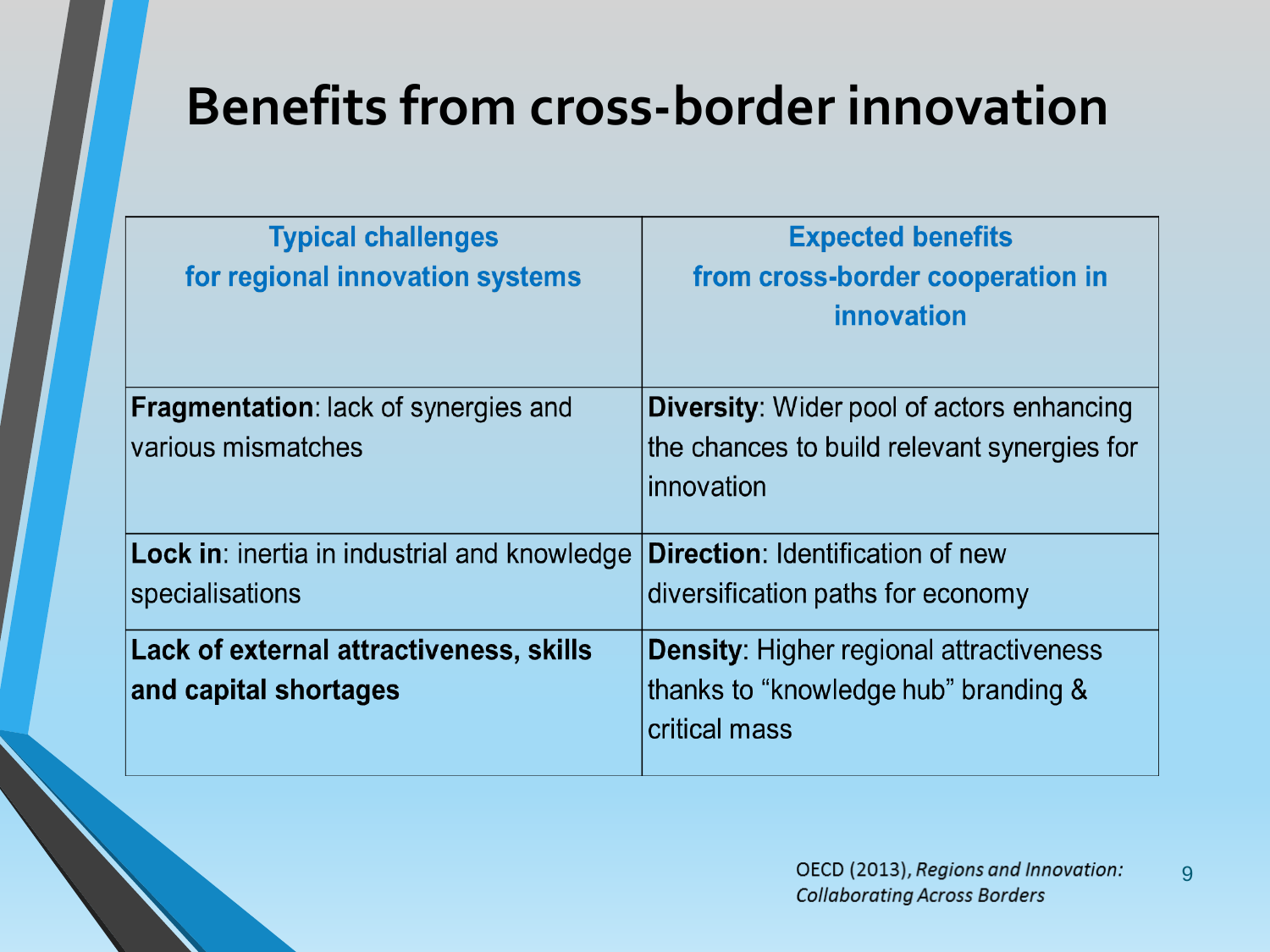#### **3. Weak strategic approaches**

S3 as experimental policies need to be coupled with policy learning mechanisms and policy intelligence tools

- Robust, ongoing, independent analysis of investment priorities, articulated with stakeholders' inputs
- 2. Integrated & effective policy mixes (broad view across policy domains, requiring policy coordination)
- 3. Strategically managed policies and agencies , with exit strategies
- 4. Impact-oriented monitoring practices
- 5. Evaluation integrated in policy cycle, addressing S3 relevance and effectiveness
- 6. Capacity/innovation in public sector! A key issue in less-favoured regions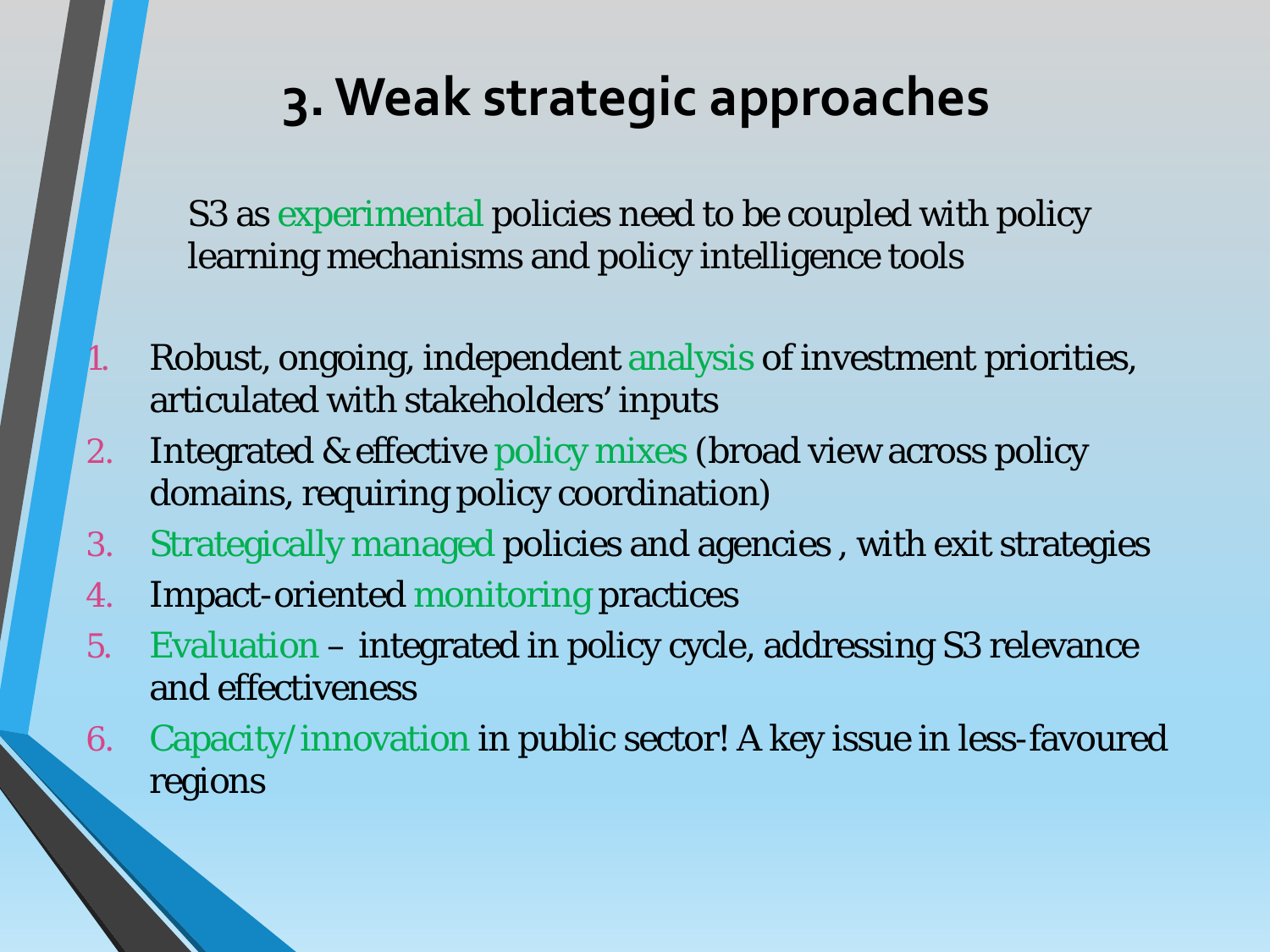# **Key Challenges for implementing Smart Specialisation Strategies**

Main challenge: Translate broad strategies into efficient and integrated policy mixes

Main bottlenecks to effective implementation of S3:

- 1. Policy-makers resistance to:
	- Long-term investments (returns beyond 4-year legislature…)
	- Genuine prioritisation (selection and de-selection!) coping with lobbies and vested interests…
	- Cross-domains, cross-level and cross-border policies
- 2. Little evidence to identify "white spaces" between sectors, clusters, poles,…

 $3.$  Need for more robust, systematic and systemic policy evaluations $_{11}$